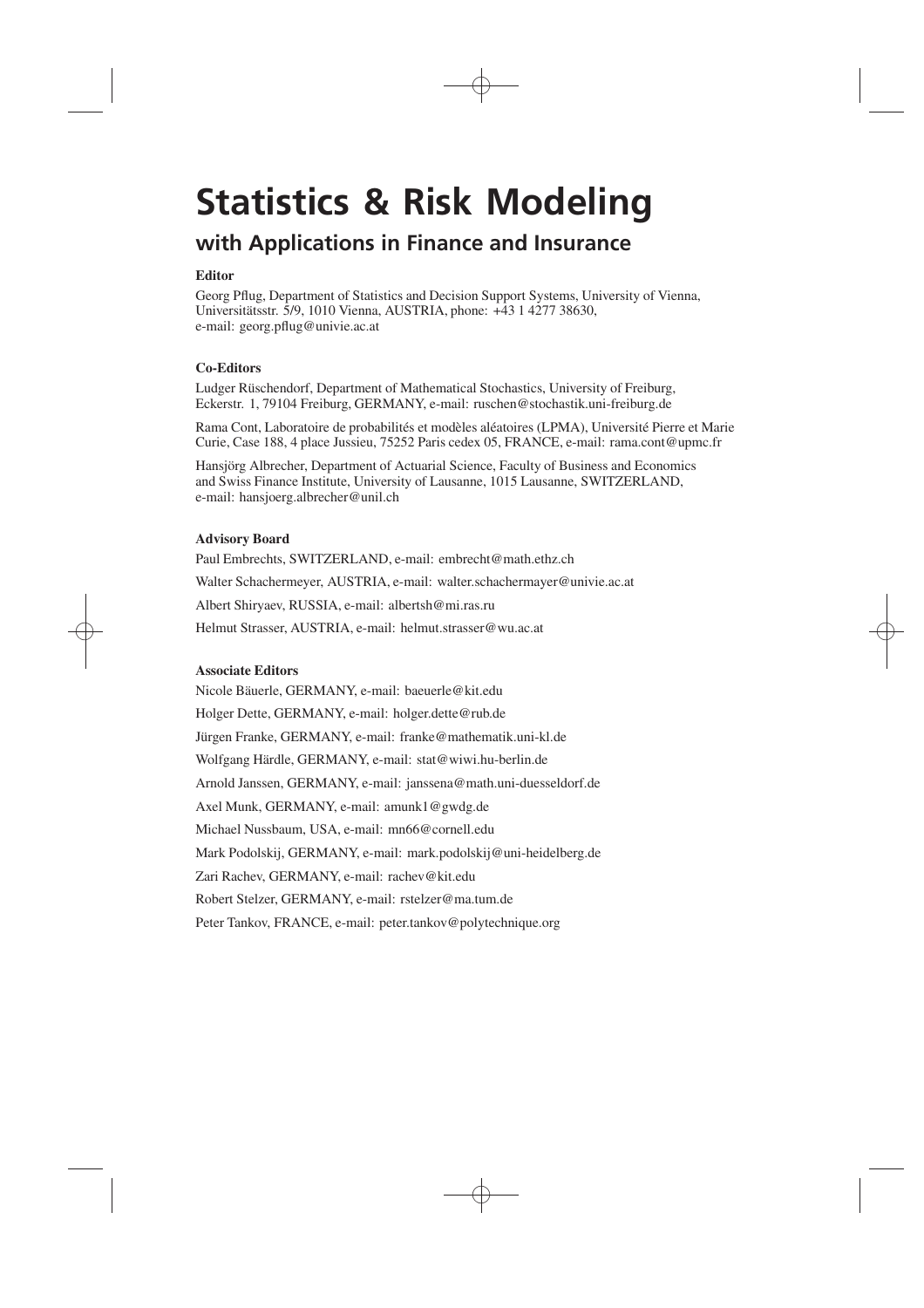# **Statistics & Risk Modeling**

## **Volume 30** • **Issue 4** • **2013**

| O. Okhrin                                                                                     |  |
|-----------------------------------------------------------------------------------------------|--|
|                                                                                               |  |
| J.-F. Mai, M. Scherer                                                                         |  |
| What makes dependence modeling challenging? Pitfalls and ways to circumvent them $\ldots$ 287 |  |
| E.C. Brechmann, C. Czado                                                                      |  |
| Risk management with high-dimensional vine copulas: An analysis of the Euro Stoxx $50$ 307    |  |
| T. Bouezmarni, A. El Ghouch, A. Taamouti                                                      |  |
|                                                                                               |  |
| W. K. Härdle, O. Okhrin, Y. Okhrin                                                            |  |
|                                                                                               |  |
|                                                                                               |  |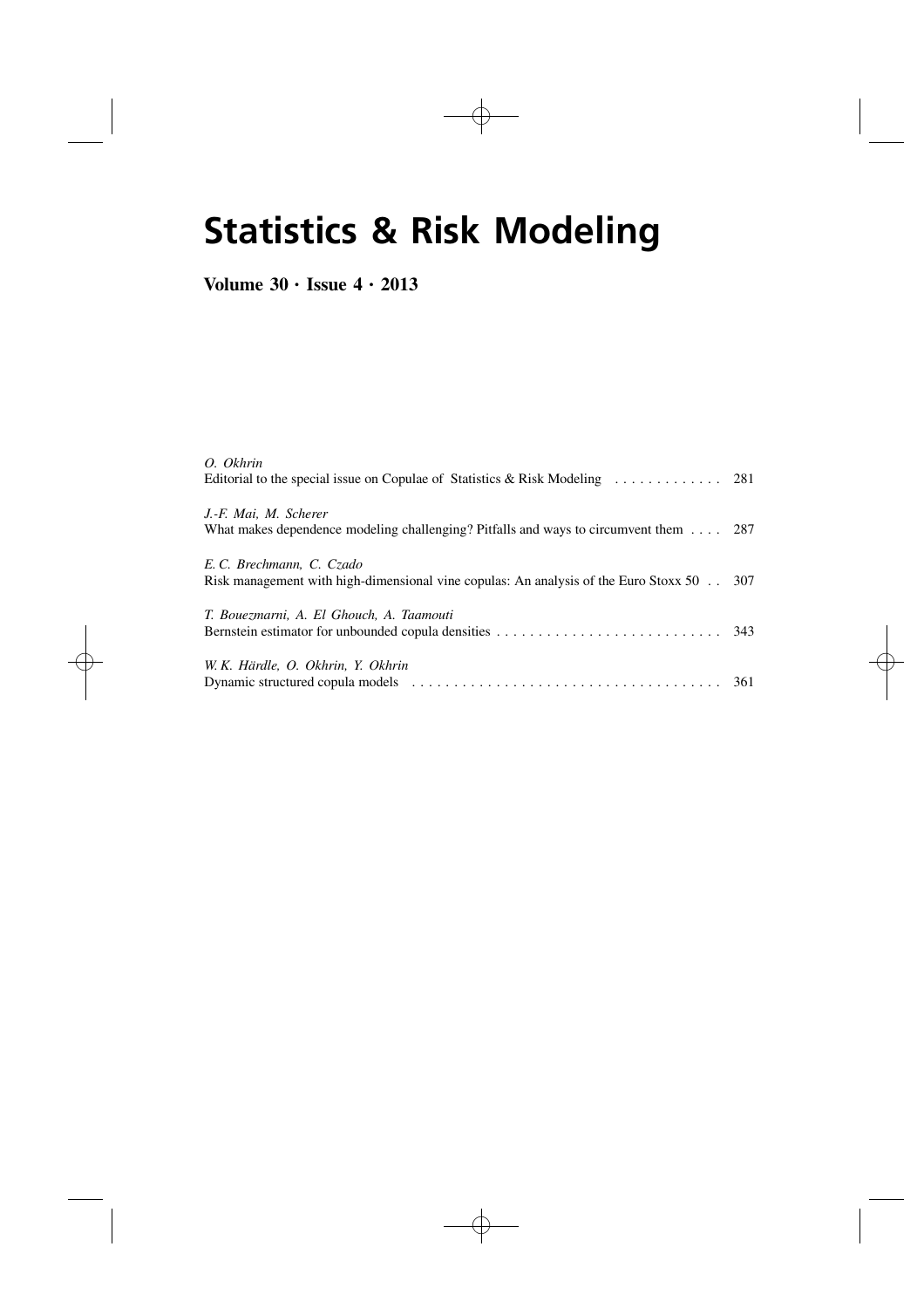publisher. The use of general descriptive names, trade marks etc. in this publication even if the former are not specifically identified, is not to be taken as a sign that such names are exempt from the relevant protective laws and regulations and may accordingly be used freely by anyone. Authors are requested to present copyright releases of published materials used in their contributions.

**Re: Copyright in the USA:** The appearance of the code at the top of the first page of an article in this journal indicates the copyright owner's consent that copies of the article may be made for personal or internal use, or for the personal or internal use of specific clients. This authorization to photocopy items is granted for users registered with the Copyright Clearance Center (CCC) Transactional Reporting Service, provided that the base fee of \$ 3.00 per copy is paid directly to CCC, 27 Congress St., MA 01970. For those organizations that have been granted a photocopy license by CCC, a separate system of payment has been arranged. The fee code for users of the Transactional Reporting Service is: 0044-3336. This consent is given for copying beyond that permitted by Sections 107 or 108 of the U.S. Copyright Law. This consent

does not extend to other kinds of copying, such as copying for general distribution, for advertising or promotional purposes, for creating new collective works or for resale.

**Subscription information:** Volume 30, Issues 1–4 will appear in 2013. Annual subscription price ONLINE:  $\epsilon \approx 308$ ,-; annual subscription price PRINT or ONLINE+PRINT: €418,- + postage Germany: €9,-; postage elsewhere: €15,-.<br>Single issue: €118,- + €3,- postage elsewhere. For EU countries all prices are including 7% VAT, for all other cou they are gross prices. For cancellation of the subscription the publisher must be noticed not later than two months before the end of the calendar year. Orders can either be placed with your bookdealer or sent directly to: Oldenbourg Wissenschaftsverlag, Postfach 80 13 60, 81613 München, Germany; email to: vertrieb-zs@oldenbourg.de.

For further information refer to statistics-international.de

**Information:** Oldenbourg Wissenschaftsverlag, Postfach 80 13 60, 81613 München, Germany, phone: +49 (0)89 4 50 51- 2 99; fax: +49 (0)89 4 50 51-2 92; internet: oldenbourg.de

Printing: grafik + druck GmbH, München

-**Copyright:** It is a general condition that submitted manuscripts have not been submitted or published and will not – without written consent by the publishers – be submitted or published elsewhere. By submitting a manuscript, the authors agree that the copyright for their article is transferred to the publisher if and when the article is accepted for publication. The copyright covers the exclusive rights to reproduce and distribute the article, including reprints, photographic reproduction, microform or any other reproductions of similar nature, and translations. Photographic reproduction, microform, or any other reproduction of text, figures, or tables from this journal are not allowed without permission obtained from the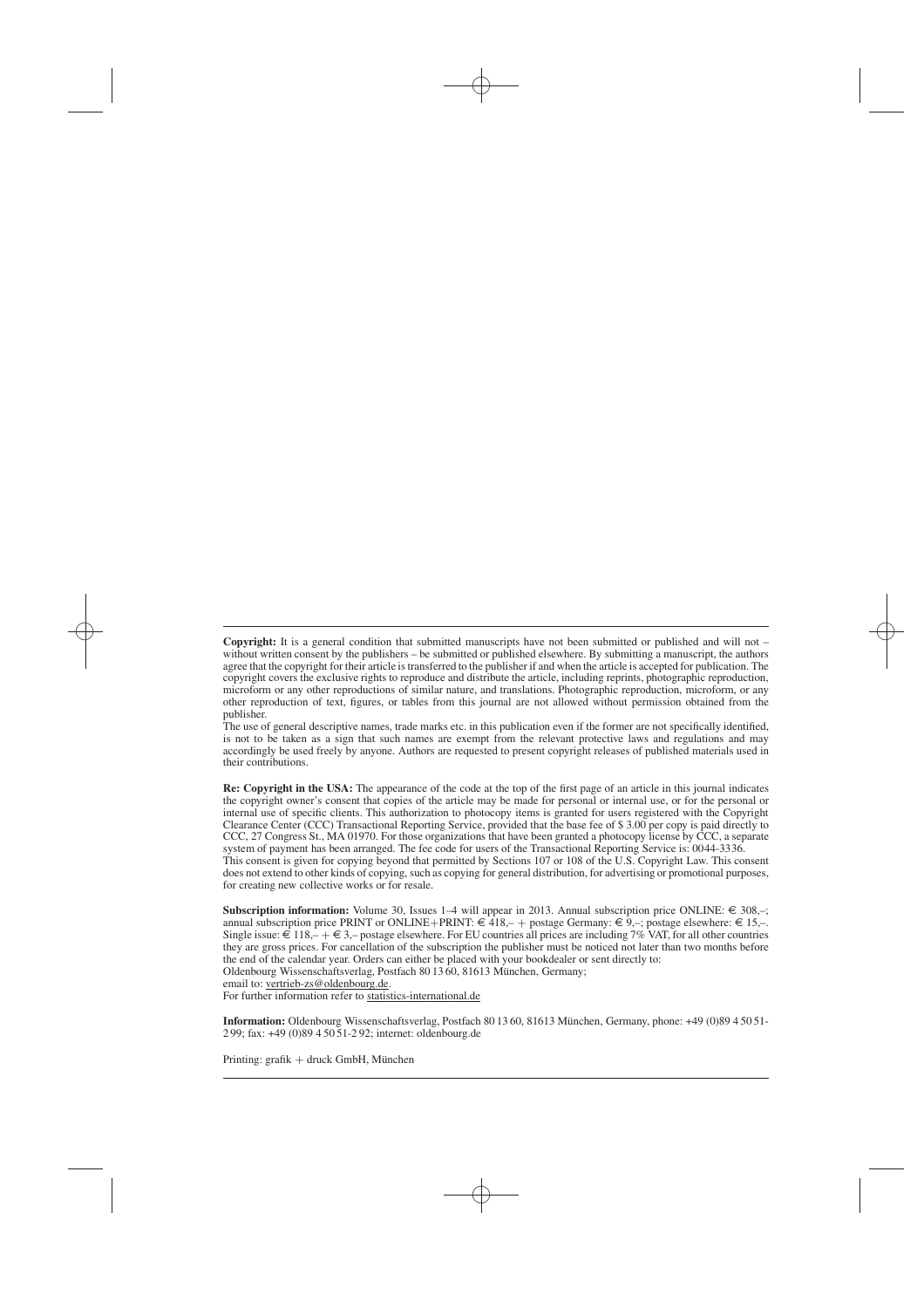## **Index of Volume 30 (2013)**

## **Number 1**

| P. V. Gapeev, N. Rodosthenous<br>Perpetual American options in a diffusion model with piecewise-linear coefficients 1                                                                                                                                             |    |
|-------------------------------------------------------------------------------------------------------------------------------------------------------------------------------------------------------------------------------------------------------------------|----|
| O. Okhrin, Y. Okhrin, W. Schmid<br>Properties of hierarchical Archimedean copular expansion contained a set of the set of the properties of hierarchical Archimedean copular expansion of the set of the set of the set of the set of the set of the set of the s |    |
| L. Györfi, H. Walk<br>Rate of convergence of the density estimation of regression residual $\dots \dots \dots \dots \dots$ 55                                                                                                                                     |    |
| N. Laib, M. Lemdani, E.O. Ould Saïd<br>A functional conditional symmetry test for a GARCH-SM model: Power asymptotic                                                                                                                                              | 75 |

## **Number 2**

| A. Gelman, Ch. P. Robert, J. Rousseau<br>Inherent difficulties of non-Bayesian likelihood-based inference, as revealed        |  |
|-------------------------------------------------------------------------------------------------------------------------------|--|
|                                                                                                                               |  |
| M. Aitkin                                                                                                                     |  |
|                                                                                                                               |  |
| R. Cont. R. Deguest, X.D. He                                                                                                  |  |
|                                                                                                                               |  |
| H.R. Lerche, D. Stich<br>A harmonic function approach to Nash-equilibria of Kifer-type stopping games $\dots \dots \dots$ 169 |  |
| P. Bubeliny<br>A note on the biasedness and unbiasedness of two-sample Kolmogorov–Smirnov test 181                            |  |
|                                                                                                                               |  |

## **Number 3**

| K. Shimizu<br>The bootstrap does not always work for heteroscedastic models $\dots \dots \dots \dots \dots \dots \dots$ 189 |  |
|-----------------------------------------------------------------------------------------------------------------------------|--|
| M. Burkschat, U. Kamps, M. Kateri                                                                                           |  |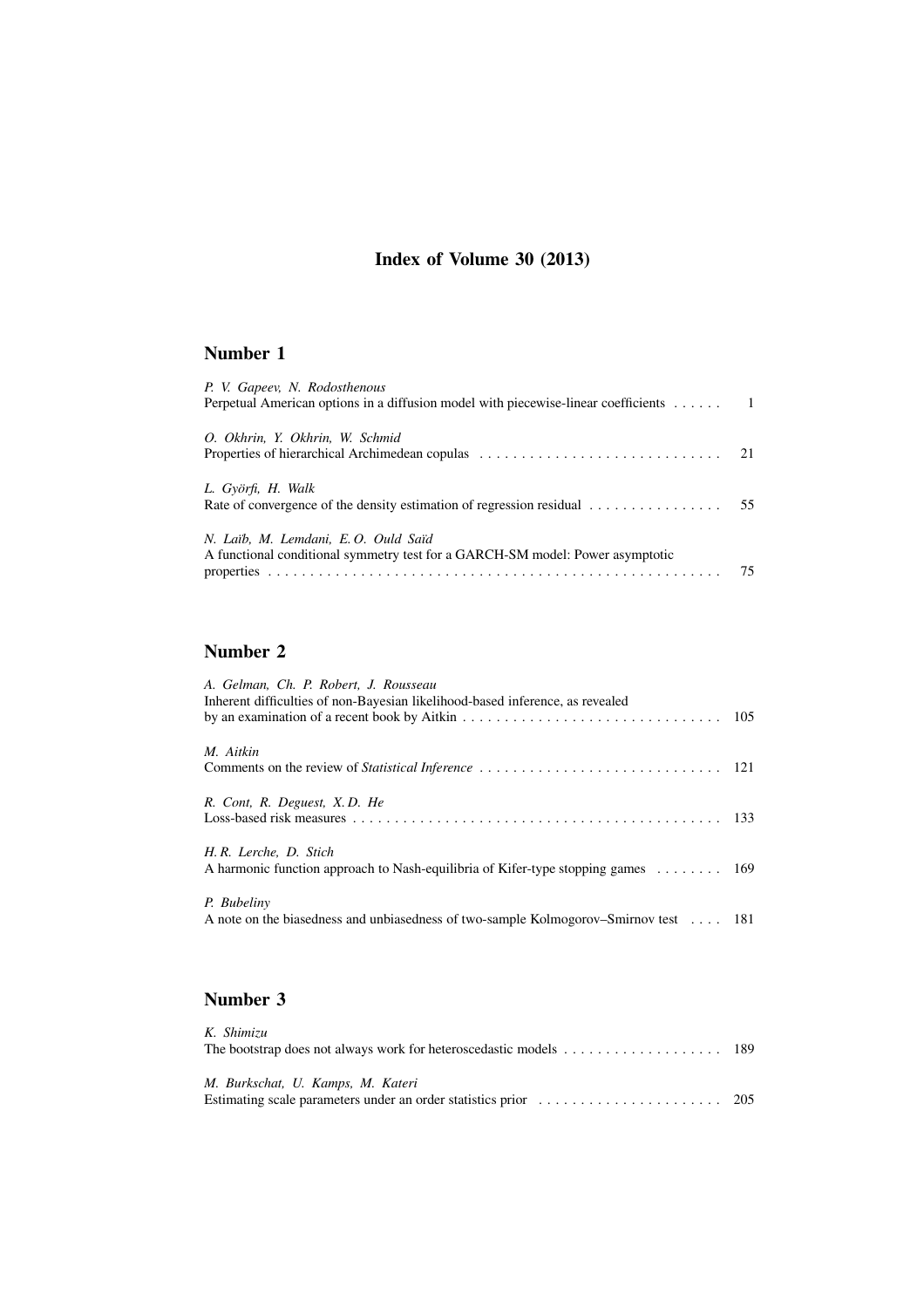| X. Chen, L. Wang<br>Conditional $L_1$ estimation for random coefficient integer-valued autoregressive processes . 221            |  |
|----------------------------------------------------------------------------------------------------------------------------------|--|
| S. Christensen, A. Irle<br>American Options with guarantee – A class of two-sided stopping problems $\dots \dots \dots$ 237      |  |
| B. Roorda, J.M. Schumacher<br>Membership conditions for consistent families of monetary valuations $\dots \dots \dots \dots$ 255 |  |

## **Number 4**

| O. Okhrin                                                                                                              |  |
|------------------------------------------------------------------------------------------------------------------------|--|
| J.-F. Mai, M. Scherer<br>What makes dependence modeling challenging? Pitfalls and ways to circumvent them $\ldots$ 287 |  |
| E.C. Brechmann, C. Czado<br>Risk management with high-dimensional vine copulas: An analysis of the Euro Stoxx 50 307   |  |
| T. Bouezmarni, A. El Ghouch, A. Taamouti                                                                               |  |
| W.K. Härdle, O. Okhrin, Y. Okhrin                                                                                      |  |